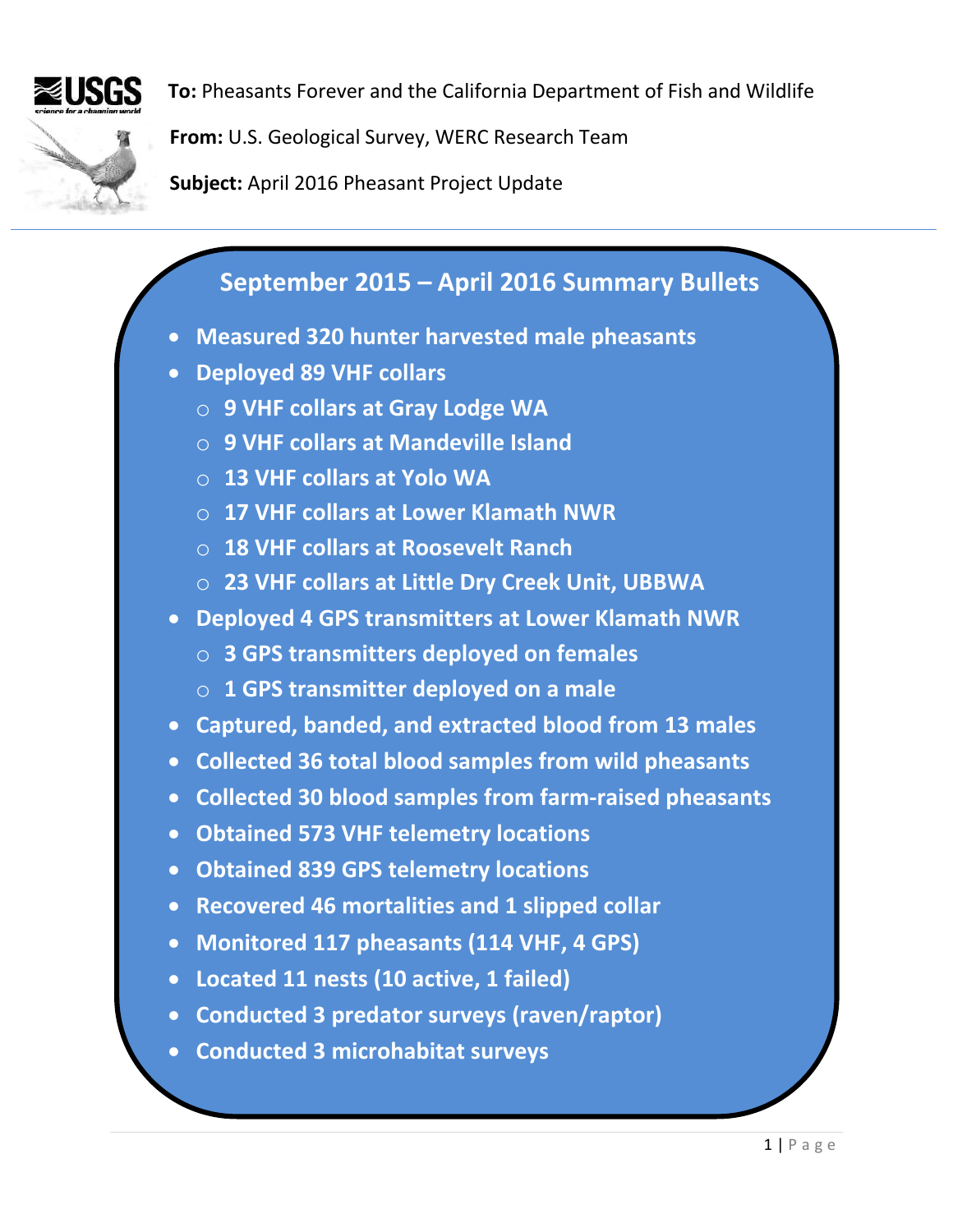This document is an update specifically related to monitoring and research objectives for the Central Valley ring-necked pheasant research project during the 2016 season as of 30 April. This document does not represent a completed data analysis and findings. Instead, the purpose of this update is to provide you with a summary of our efforts, as well as observations regarding movements, reproduction, habitat, and predators from the field perspective. This information is preliminary and is subject to revision. It is being provided to meet the need for timely best science. The information is provided on the condition that neither the U.S. Geological Survey nor the U.S. Government may be held liable for any damages resulting from the authorized or unauthorized use of the information.

### **Body Condition Study**

During the 2015 pheasant hunting season, we measured hunter harvested male pheasants across seven hunter check stations. Our primary study objective was to detect changes in pheasant body condition during the hunting season and estimate the potential effects of stress from hunting pressure. We measured a total of 320 male pheasants, of which nine were planted pen-reared birds. We measured 13 pheasants at Delevan NWR, 74 at Gray Lodge WA, 45 at Grizzly Island WA, 31 at the Little Dry Creek unit of Upper Butte Basin WA, two at Lower Klamath NWR, three at Sacramento NWR, and 152 at Yolo Bypass WA. Approximately two thirds of the birds were measured within the first two weeks of the pheasant hunting season. At this point in the study sample sizes are limited. Thus, additional years of data are needed to detect spatiotemporal variation in body condition and estimate causal factors.



**Male pheasant brought in by a hunter for measurement at Little Dry Creek**

## **Trapping Efforts**

To accomplish objectives related to pheasant demography, pheasants were captured and marked with radio (VHF) and satellite (GPS) transmitters across multiple field sites. A total of 89 VHF collars were deployed on female pheasants during September 2015 to April 2016 across the six field sites. During fall trapping efforts in September 2015, we deployed 21 VHF collars, of which two were deployed at Gray Lodge WA, five were deployed at Yolo Bypass WA, six were deployed at Roosevelt Ranch, and eight were deployed at the Little Dry Creek unit of Upper Butte Basin WA. One of the collars deployed at Gray Lodge WA was used to replace an older collar deployed on a female in winter of 2014. During February to April of 2016, we deployed a total of 68 VHF collars and three GPS transmitters on female pheasants and one GPS transmitter on a male pheasant. We deployed seven VHF collars at Gray Lodge WA, nine at Mandeville Island, eight at Yolo Bypass WA, 17 at Lower Klamath NWR, 12 at Roosevelt Ranch, and 15 at Little Dry Creek. All four GPS transmitters were deployed at Lower Klamath NWR.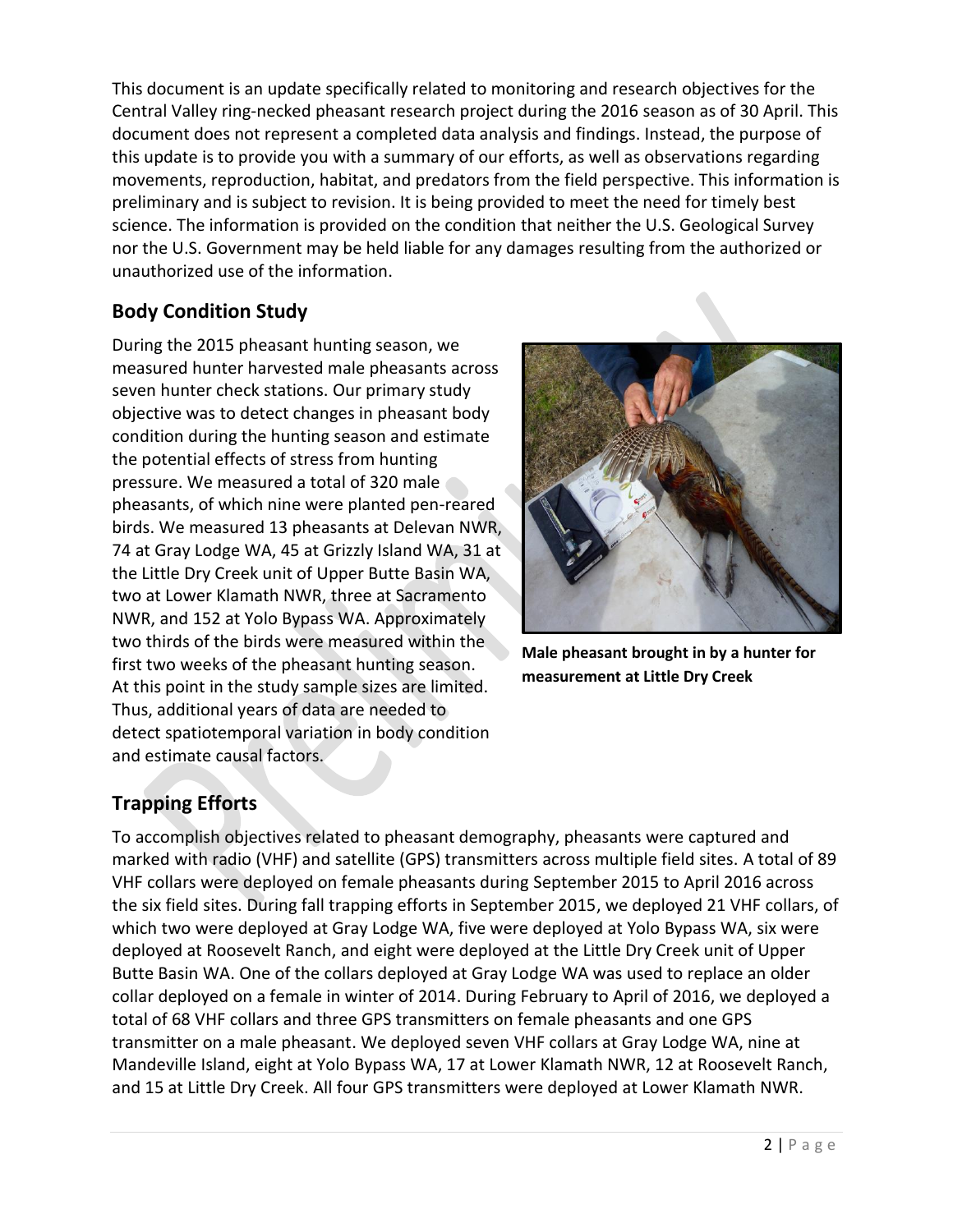Including the surviving hens collared during the 2015 field season, we monitored a total of 112 active VHF collars deployed across all six field sites as of 30 April 2016.

#### **Telemetry Monitoring**

We carried out telemetry on a sample of pheasant across multiple populations ranging from the Sacramento-San Joaquin River Delta to the Klamath Basin to accomplish the following study objectives: 1) estimating demographic rates, 2) estimating space use patterns, 3) developing population model, and 4) identifying factors that limit and regulate population growth. During September 2015 to April 2016, we obtained 573 ground telemetry locations on 112 active VHF units (Gray Lodge WA, *n* = 18; Mandeville Island, *n* = 9; Yolo Bypass WA, *n* = 20; Lower Klamath NWR, *n* = 17; Roosevelt Ranch, *n* = 25; Little Dry Creek, *n* = 23). An additional two VHF collars deployed at Yolo Bypass WA were not relocated after the wildlife area flooded in March, because the birds either moved out of the study



**Captured female being prepped for blood draw at Gray Lodge WA**

area or the VHF units ceased functioning. We also collected 839 GPS telemetry locations from the four pheasants outfitted with GPS transmitters at Lower Klamath NWR. However, one GPS transmitter deployed on a female stopped transmitting locations shortly after being deployed. Most of the female pheasants outfitted with VHF collars stayed within a kilometer of their capture location, but several birds relocated at Lower Klamath NWR moved two or more kilometers from their capture locations. Pheasants at Lower Klamath NWR appear to be moving greater distances between relocations. This may be because the area is much larger than the other study sites, allowing more opportunities to forage at greater distances. Alternatively, resources to meet seasonal requirements may be scarce and segregated. With additional data, we plan to evaluate these hypotheses.

*Reproduction. ―*Females initiated nest incubation during the first week of April, and the first nest was located on 7 April. We have located 11 nests (10 active, 1 failed) across the six sites as of 30 April. Seven nests were located at Gray Lodge WA, one nest was located at Roosevelt Ranch, and three nests were located at Yolo Bypass WA. The one failed nest was abandoned with 9 eggs at Roosevelt Ranch. The majority of nests were not initiated until the third or fourth week of April, so nesting activity will likely increase during May and June.

*Mortalities*. *―*We have recovered 46 mortalities and one slipped collar across all field sites since September 2015. Most of the mortalities occurred over winter during the waterfowl hunting season. Body feathers and bone fragments were recovered at some of the kill sites. However, given the lapse of time in locating many of the mortalities, not all of them may have been caused by predation. One female recovered at Gray Lodge WA in December 2015 was found as a whole carcass with some discharge coming out of her mouth. The cause of her death may have been stress related, but the carcass was saved so a necropsy could be done in the